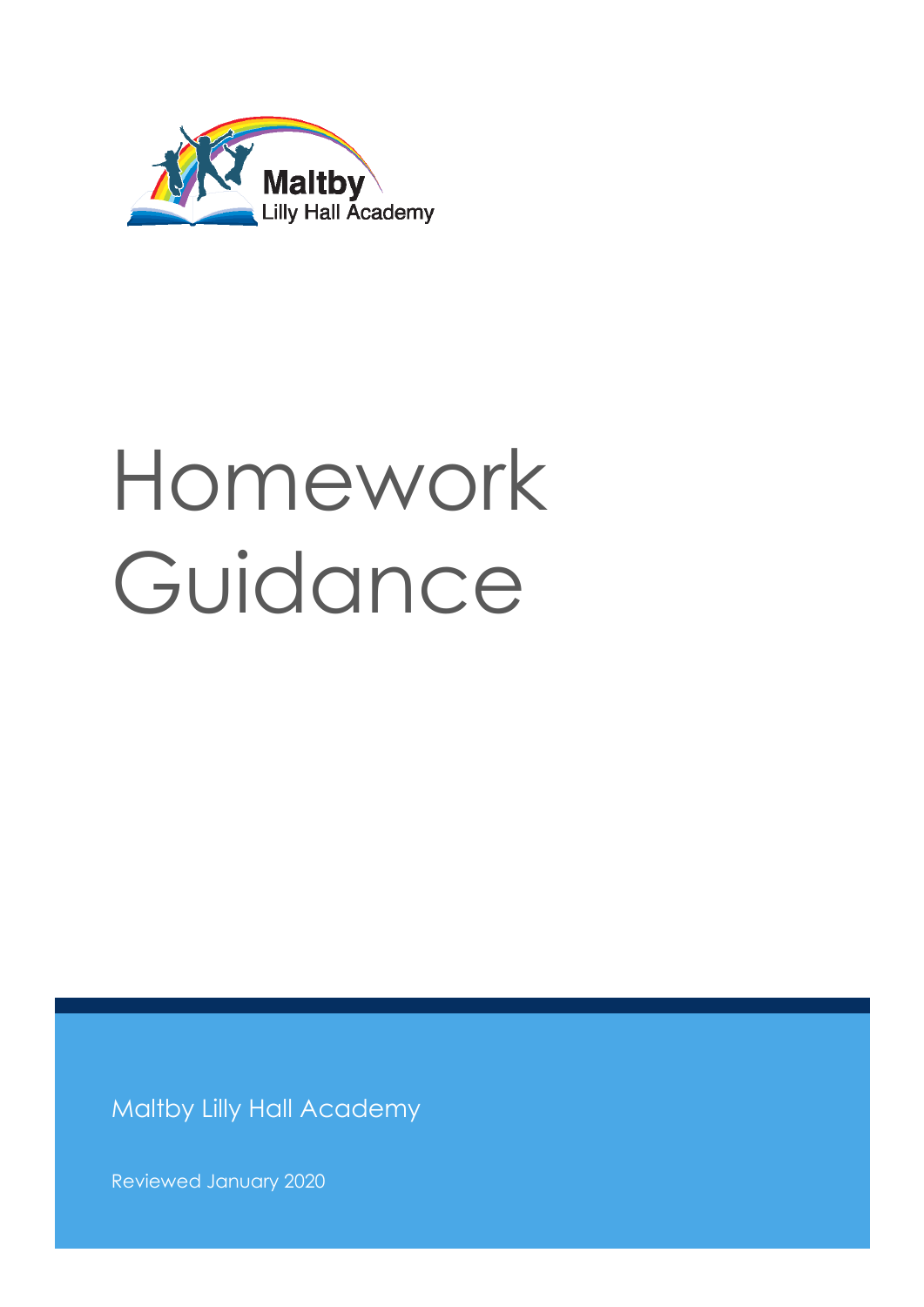## INTRODUCTION

At Maltby Lilly Hall Academy, we believe that learning at home is an essential part of high quality education. Regular homework is important, since it gives pupils the opportunity to practice at home the tasks done in class, and helps them work towards improving important skills. It also encourages children to become confident and independent in their learning, which will help throughout their time at school and, later, in adult life.

Homework activities are an important part of the home/school partnership and all children are expected to take part in a variety of homework tasks to enhance and support their work in class. It should be noted that homework can be set in many different forms with many different expectations and outcomes. It is important to remember that when expecting and setting homework there are a number of points to consider:

1. The nature and type of homework changes throughout a pupils school career.

2. Amount and frequency of homework should increase as a pupil gets older but this may also vary through the school year and be appropriate to the ability of the child.

3. Homework should not cause undue stress on the pupil, family or the teacher.

- 4. It will not necessarily come in the form of a written task.
- 5. Homework should be set regularly from the Foundation Stage to Year 6.

# RATIONALE

By setting regular homework for pupils, we aim to:

- 1. Develop an effective partnership between the school and parents and carers in pursuing the aims of the school and the development of their child.
- 2. Encourage pupils as they get older to develop their confidence and self-discipline.
- 3. To study on their own, and prepare them for the requirements of secondary school, or the next phase of their education.
- 4. Extend and support learning consolidating and reinforcing skills and understanding in learning journeys - particularly in English and mathematics.
- 5. Ensure parents/carers have a clear understanding about expectations for themselves and the pupils.

Our homework policy is designed to:

- Ensure consistency of approach throughout the school.
- Provide opportunities for parents and pupils to work in partnership and enjoy learning experiences.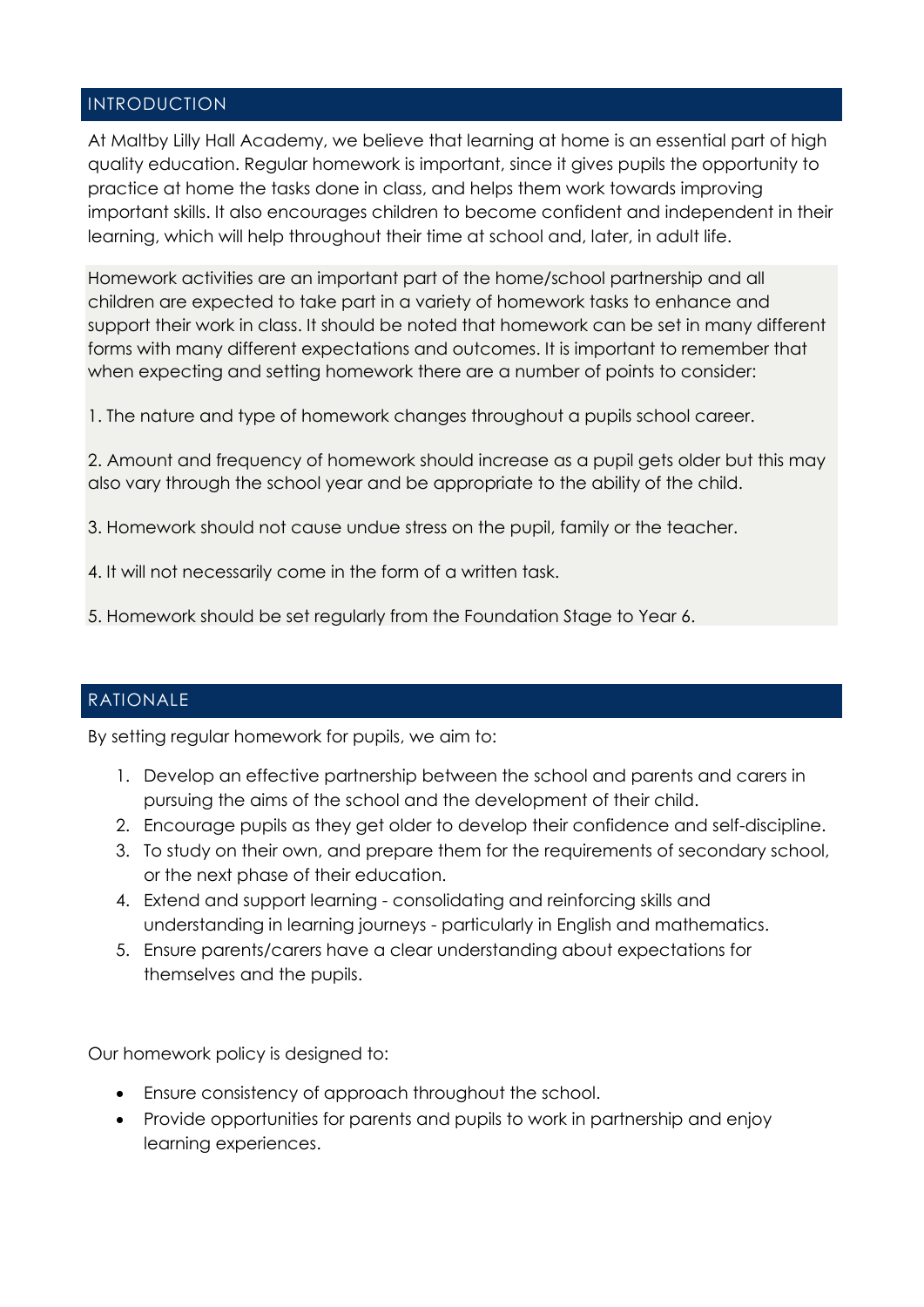#### HOMEWORK CONTENT

For children in Key Stage 1, the emphasis of homework is on developing a partnership with parents and carers and involving them actively in their child's learning. The homework at this stage will mainly consist of short activities of different kinds such as simple games, learning spellings and number facts and, of course, reading together. This provides a very important opportunity for young children to talk about what they are learning at school, and to practise key skills in a supportive environment.

As children get older, homework provides an opportunity for them to develop the skills of independent learning – this should increasingly become its main purpose. It is important that children should gradually get into the habit of regularly devoting periods of time, to study on their own. By the time children reach Year 5 and 6 their homework will cover a wider range of tasks and curriculum content. This will ensure that, in relation to homework their transition to Year 7/secondary school is as smooth as possible.

For all children, the main focus of homework will be on English and mathematics. Science and other subjects will be included as children move up the school, without losing the focus on English and maths.

#### READING

Regular reading is vital. For children in Key Stage 1 homework mainly consists of regular reading with parents and carers and looking at books together. Maintaining regular reading practice, including phonics and listening to others read is essential throughout school. Children in key stage 2 should be encouraged to read for at least 20 minutes a day. This can be free reading or linked to the class novel.

#### **Other English related homework**

Other English related homework will include learning spellings and practising correct punctuation. The use of discreet grammar and punctuation test questions can be used to back up and assess skills taught in class.

#### MATHEMATICS

In mathematics, the teacher may set number games and tasks, and more formal exercises for older children, which they can do at home. Opportunities to provide and promote greater depth should be utilised along with arithmetic concepts and the embedding of more formal mathematical methods.

Homework can be used to introduce new concepts before they are taught, embed currently taught concepts or to assess whether a concept has been successfully achieved and can be independently used by the child.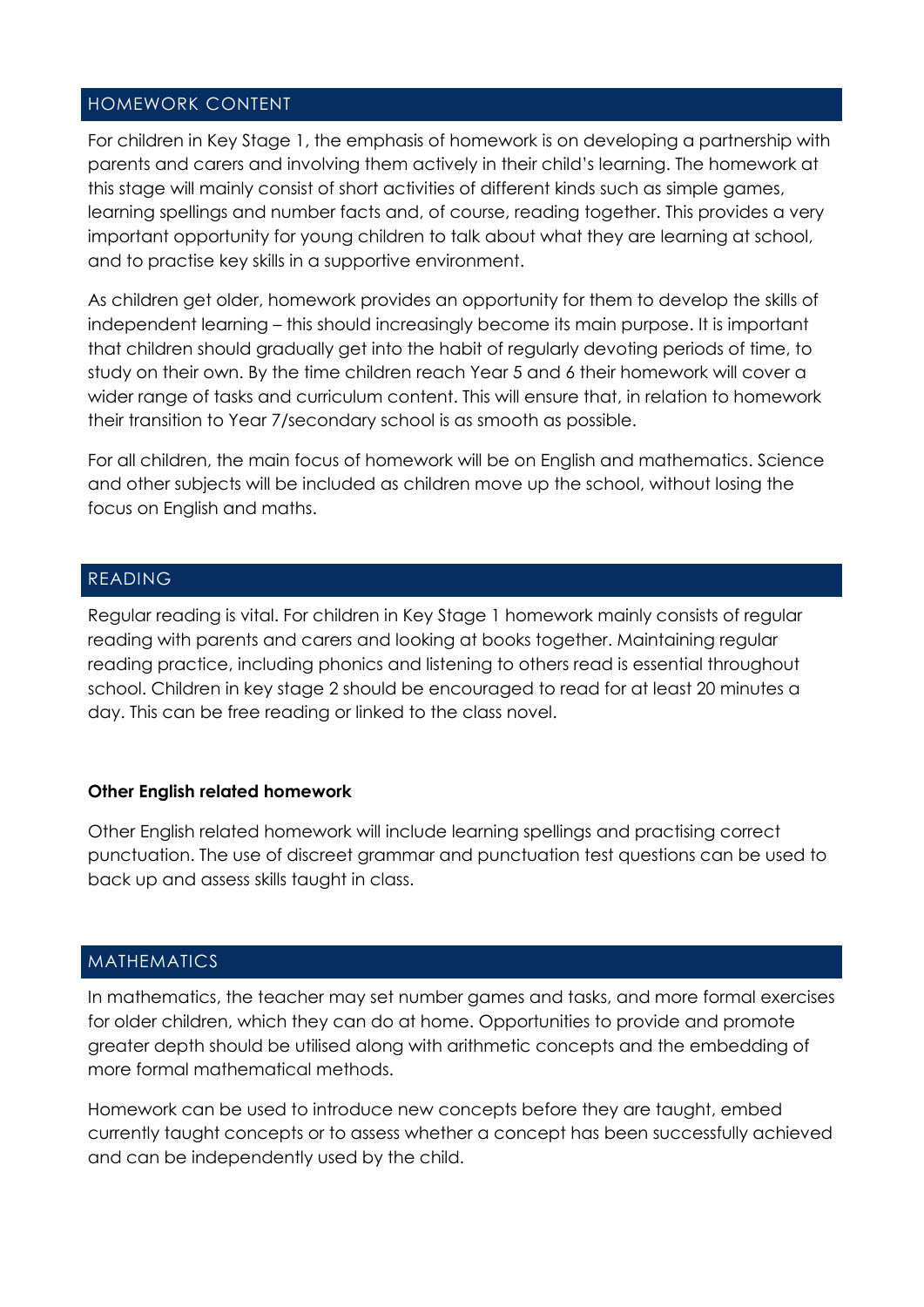# DFE RECOMMENDED TIME ALLOCATION FOR HOMEWORK

**See '**Homework: Guidelines for Primary Schools and Secondary Schools.'

| Years 1 and 2 | 1 hour / week    | Reading, spellings, other<br>English work and<br>number work                                                                             |
|---------------|------------------|------------------------------------------------------------------------------------------------------------------------------------------|
| Years $3 & 4$ | 1.5 hours / week | English and<br>mathematics as for<br>years 1 and 2 with<br>occasional assignments<br>in other subjects                                   |
| Years 5 and 6 | 30 minutes a day | Regular weekly<br>schedule with<br>continued emphasis on<br>English and<br>mathematics but also<br>ranging widely over the<br>curriculum |

# HOMEWORK ALLOCATION ACROSS THE SCHOOL

At Maltby Lilly Hall Academy we have chosen to follow the Government recommended time allocations for homework. In order to allow for children's other activities, at least three days or evenings will be given between setting the homework and the time for it to be handed in.

## **Examples of homework:**

**Foundation Ten minutes or more a day** sharing a book/reading with an adult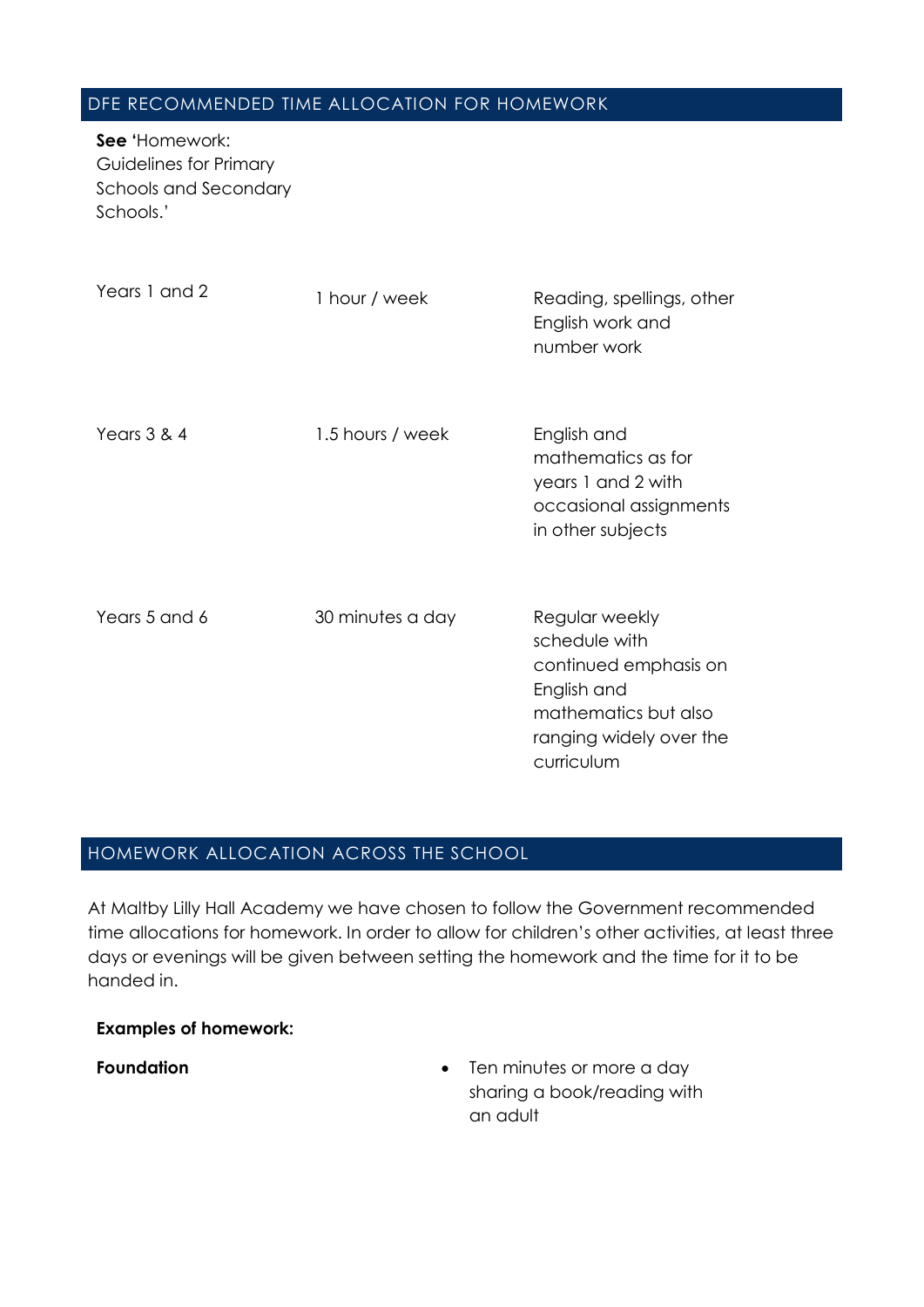| Year 1            | Daily reading with an adult<br>$\bullet$                                                                     |
|-------------------|--------------------------------------------------------------------------------------------------------------|
|                   | Maths games to share at<br>$\bullet$<br>home.                                                                |
|                   | Longer term project based<br>$\bullet$<br>homework around curriculum<br>topics.                              |
|                   |                                                                                                              |
| Year 2            | Daily reading with an adult<br>$\bullet$                                                                     |
|                   | Weekly spellings / mental<br>$\bullet$<br>maths tasks                                                        |
|                   | Gradual build up to weekly<br>$\bullet$<br>English or mathematics tasks                                      |
|                   | Longer term project based<br>$\bullet$<br>homework around curriculum<br>topics.                              |
|                   |                                                                                                              |
| Year <sub>3</sub> | Daily reading, with an adult                                                                                 |
|                   | Weekly spellings                                                                                             |
|                   | Weekly English, mathematics<br>$\bullet$<br>tasks e.g. tables practise or<br>occasional theme-based<br>tasks |
|                   | Longer term project based<br>homework around curriculum<br>topics.                                           |
| Year 4            | Daily reading                                                                                                |
|                   | Weekly spellings / mental<br>maths tasks                                                                     |

 Weekly English and mathematics tasks e.g. tables practice.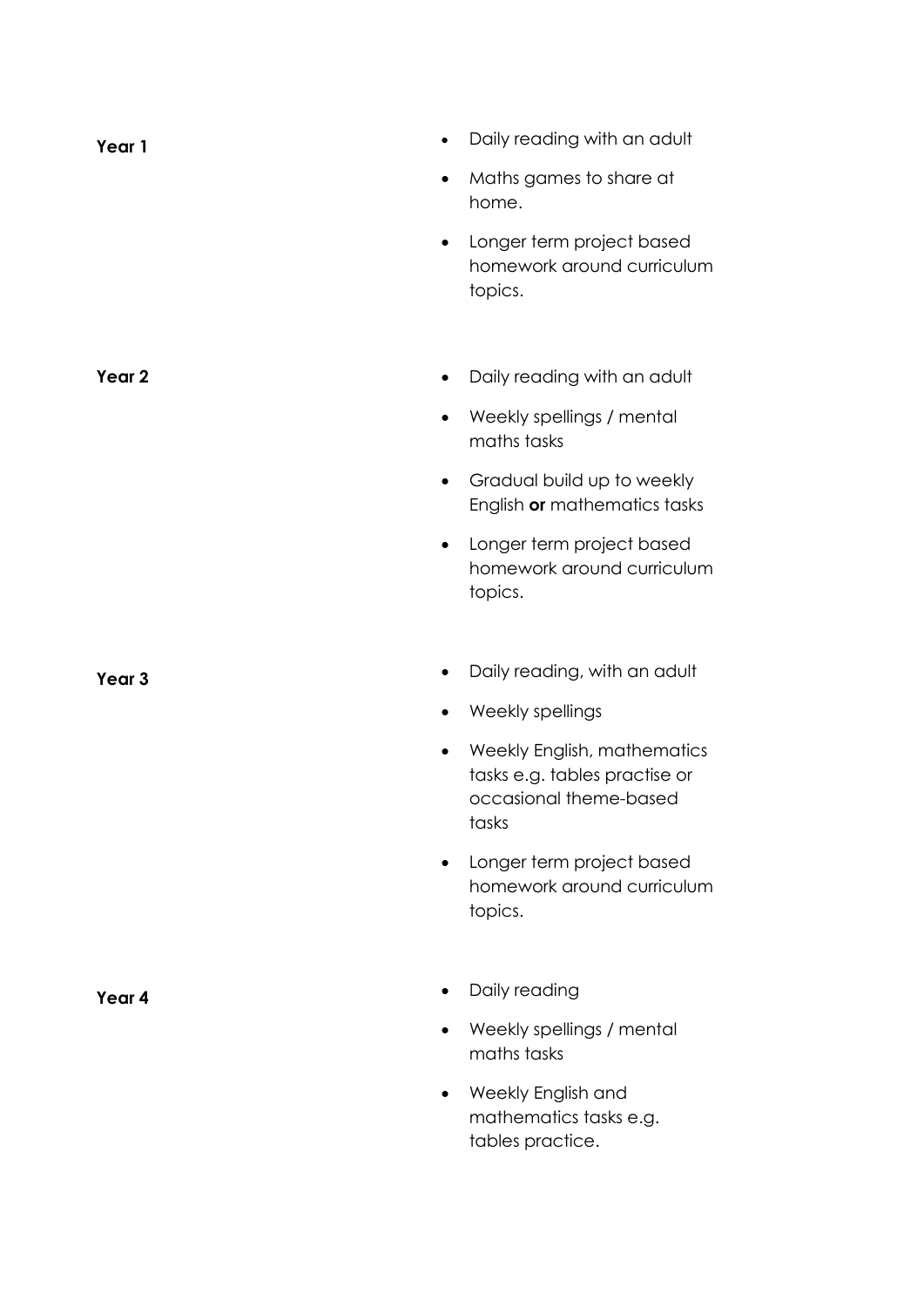- Longer term project based homework around curriculum topics.
- **Year 5 Daily reading** 
	- Spellings / mental maths tasks to learn for weekly test
	- Weekly English and mathematics tasks e.g. tables practice
	- Longer term project based homework around curriculum topics.
	- $\bullet$
- **Year 6 Twenty minutes or more a** day reading
	- Weekly spellings / mental maths tasks
	- Weekly English and mathematics tasks
	- Longer term project based homework around curriculum topics.
	- In the spring term some revision for SATs may form part of Y6 homework.

## **Presentation**

Our expectation is that the work children do at home is of the same standard as they produce in school. For example, for older children writing should be using a joined legible script, using pencil or black ink. All work must be dated. Homework will be completed in homework books.

# HOW STAFF WILL SUPPORT THIS POLICY

 By providing a range of homework tasks and activities to consolidate and extend learning in class;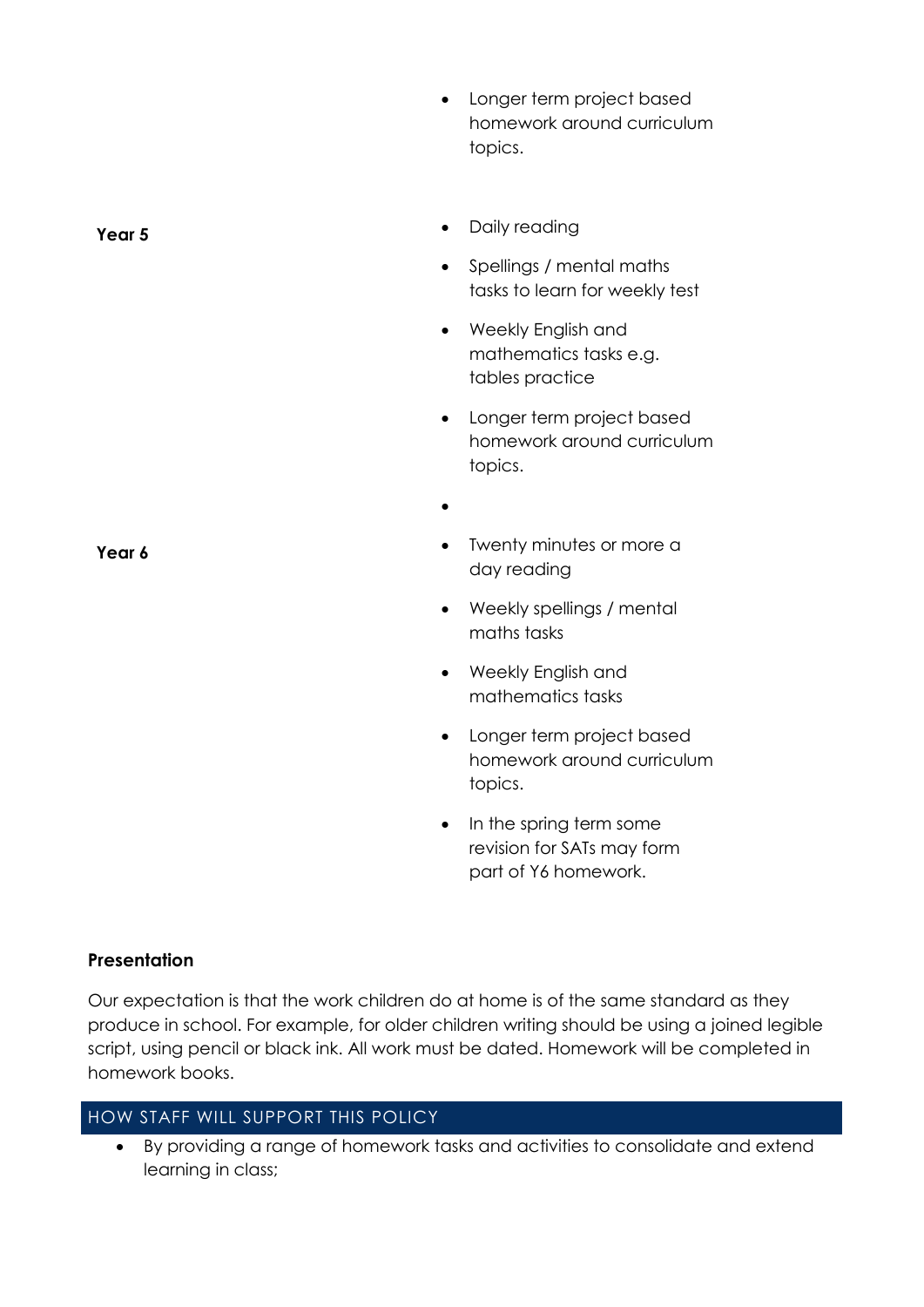- By ensuring that the children have a clear understanding of the tasks involved and a common understanding of the high expectations held of them individually, according to their ability;
- By giving clear instructions for each homework activity and a learning objective so the purpose of the task is made clear
- By communicating with parents and keeping them informed of children's progress, projects and topics to be studied, and their child's individual targets

# HOW PARENTS CAN HELP TO SUPPORT CHILDREN

- Provide somewhere peaceful for children to work without the distractions of television, other family members and pets;
- Provide a suitable place, equipped with a comfortable chair, clear table space, good light;
- Provide encouragement and support to children when they require it;
- Support the school in explaining to children that homework is valued and aids learning;
- Encourage pupils and praise them when homework is completed;
- Be actively involved in the homework of younger children in particular.
- For children in Key Stage 2 who have difficulty completing homework, a lunchtime session will be made available for them to complete it.

# PUPILS ARE EXPECTED TO:

- Make full use of all the opportunities they are presented with;
- Tackle home tasks promptly and with a positive attitude;
- Take pride in presentation and content, acknowledging the high personal standard expected;
- Be organised so that necessary books and equipment are not left at school;
- Take responsibility for handing in the completed task on the agreed day.

# **Managing Homework**

Class teachers are responsible for ensuring that the demands of homework are manageable for pupils and parents and carers. They will also ensure there are regular patterns to homework, particularly in English and mathematics.

# MARKING

Homework will be at least acknowledged by the class teacher or Associate Professional. It is down to professional judgement as to whether this is lightly marked, deep marked or verbal feedback given.